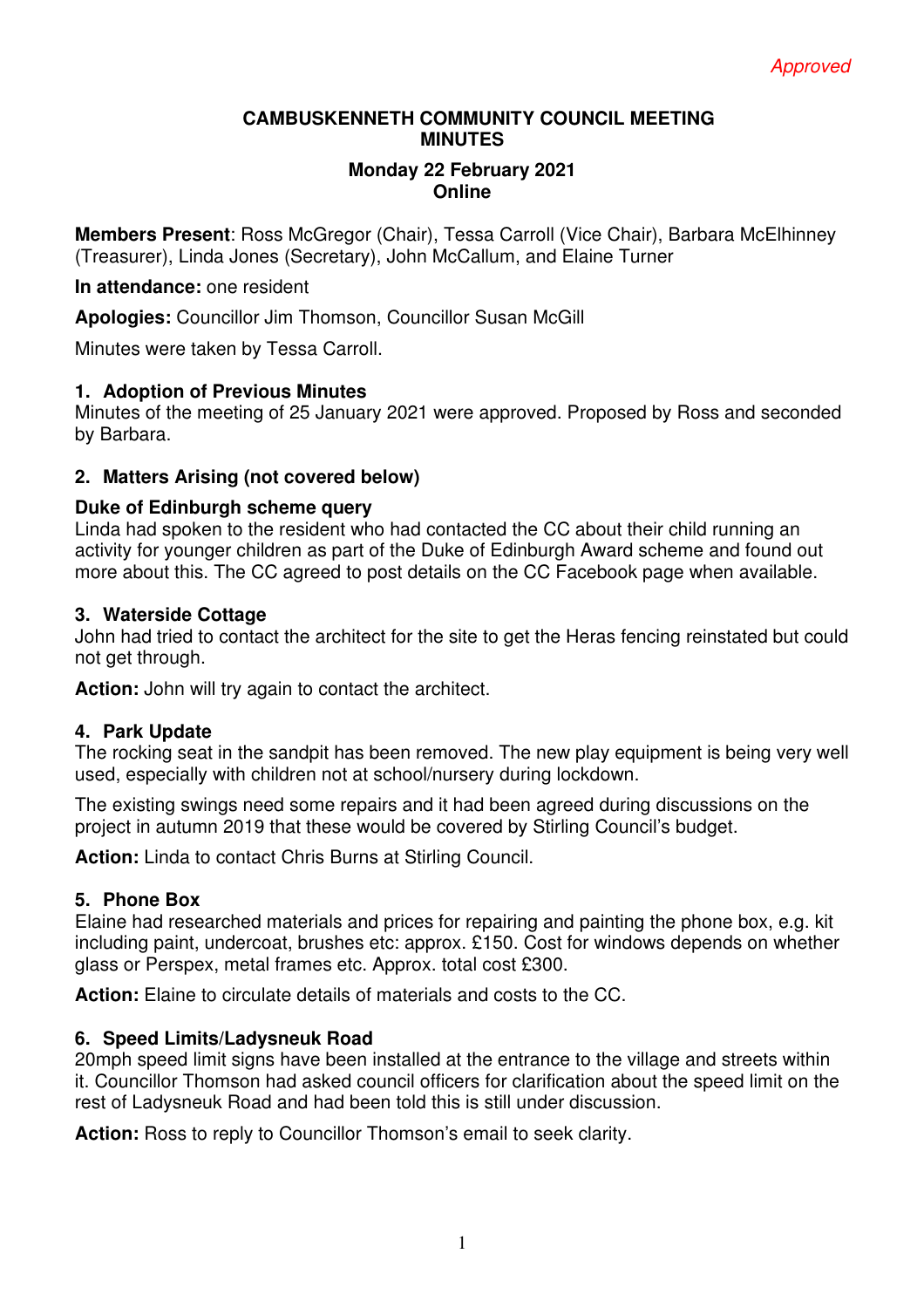## **8. Winter Condition of Footbridge**

Councillor Thomson had raised the issue with council officers again, passing on the queries and suggestions from the resident who had contacted him, and they had agreed to look into non-slip bridge decks (discussed several years ago), the provision of handrails and whether there is a more suitable, non-corrosive, environmentally friendly option for de-icing the footbridge.

**Action:** Remember to check on this again before next winter.

## **9. Cycle Track to Manor Powis**

Resident attending the meeting had been told by Sustrans that funding for the cycle track to Manor Powis would not be available until April 2022. The resident had then asked Stirling Council if the pavement along the south side of Alloa Rd to Manor Powis could be upgraded in the meantime, as its current condition is very poor and unsafe; Councillor Thomson had replied that he had already made a request to upgrade this section of footpath.

#### **10. Pergola at Abbey**

Elaine had spoken to a resident who had confirmed that the pergola was built by residents and is owned by the CC.

**Action:** John will check the pergola with a view to carrying out repairs in the spring/summer.

### **11. Broadband/CityFibre**

Ross confirmed that CityFibre is now live within the village. Vodafone have exclusivity for six months, and other providers can get involved after that.

### **12. Wallace Monument Steering Group**

Ross had attended a meeting that afternoon (22 February). Much of that meeting was given to a presentation from Bridge of Allan CC as a model for connecting with the Wallace Monument, and it has suggested a new path from the monument through the university to the station at Bridge of Allan.

Causewayhead CC has raised the issue of improving the path with steps at the back of Causewayhead park, a popular route for local residents, and has suggested a new footpath from the monument to Blairlogie.

Ross thinks the marketing should be based on the cultural associations with Wallace – bridge, castle, abbey, Bannockburn – and there is also good reason to connect to local businesses for services and encourage visitors to spend in the surrounding area. The main advantages to Cambuskenneth will be free access (conditions and details to be decided) and better signage, including signage to the abbey. There was a lot of discussion on poor signage to the monument for walkers and cyclists, e.g. at the top of Ladysneuk Road. Stirling Council now has a greater interest in local tourism now it has taken over management of the monument; it has still to decide how to deal with the suggestions from the steering group.

## **13. Councillors' Reports**

No Councillors attended.

## **14. AOCB**

#### **Postal votes for May elections**

More people are likely to want postal votes because of the pandemic. Forms for postal votes can be downloaded and the Community Council is able to print these out for anyone who does not have a printer or internet access; could residents please pass this on to any neighbours who may not see these minutes and who might need the form printed.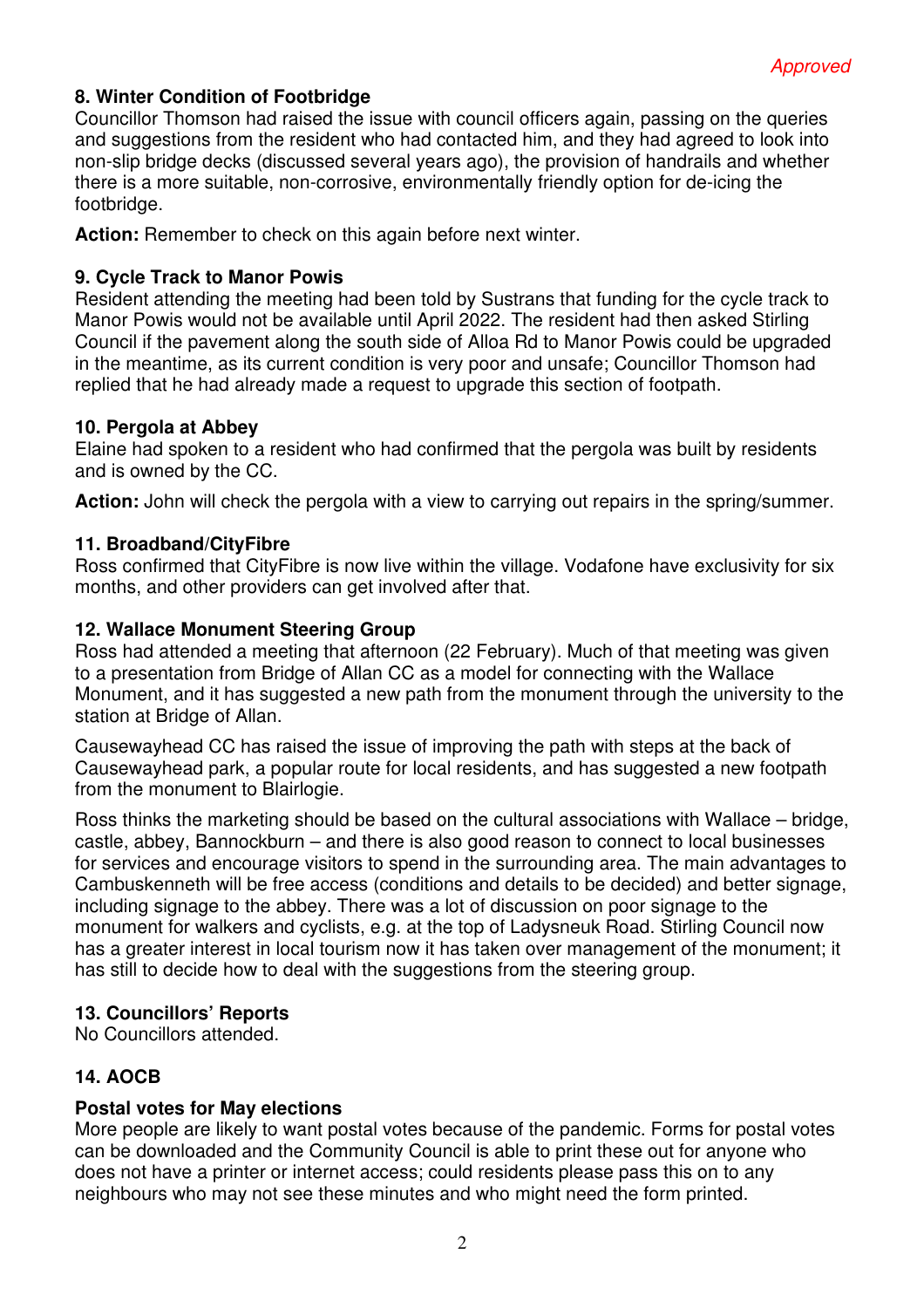## **Arts projects on Sustrans routes**

Elaine had received information from a resident about funding of up to £2,500 for arts projects on Sustrans routes: Sustrans Artroots. https://www.sustrans.org.uk/our-

blog/projects/2019/scotland/artroots-funding-for-the-national-cycle-network-in-scotland Various suggestions were made, e.g. something to lead from Riverside to Cambuskenneth (e.g. mosaics on the footbridge), corner of South St and Ladysneuk Rd (signage to abbey), ferry. However, the current deadline for final applications is May.

**Action:** Elaine to contact 1) Sustrans about timescale and any plans for future funding rounds to give more time and 2) Stirling Council about any permissions needed.

*Update 3/3/21: There will be a further round of funding for the next year, which will give us more time to apply.* 

### **Wildflowers in park – On the Verge**

Tessa reported that last year's wildflowers need to be strimmed and cleared before the new growth comes through; a resident kindly did this last year. There was some discussion about buying a strimmer, but hiring one if necessary was agreed to be the best option.

**Action:** Resident attending the meeting will ask the resident who did the work last year if he would be willing to do this again.

Ross will check whether the Tool Library has a strimmer.

### **Flooding in farm field next to Abbey**

Barbara had contacted Cowane's Trust about the flooding in the farm field adjoining house on Ladysneuk Rd; they said the flooding was not their responsibility nor that of the farm. Ross suggested contacting SEPA.

## **Flooding/leak on Ladysneuk Road**

Elaine had contacted Scottish Water about the flooding/leak on Ladysneuk Road just inside the village. Their tests indicated that the water was groundwater, not from the mains, and therefore not their responsibility.

*Update 3/3/21: Stirling Council is now working on the road and has discovered a burst pipe.* 

#### **Hanging baskets**

Martin Parry has kindly volunteered to take over organizing the hanging baskets.

#### **Consultation on cycle path on Causewayhead Road**

A resident had forwarded a link from Stirling Council about a proposal for a cycle path along Causewayhead Road.

**Action:** Linda to put the link on CC Facebook page.

#### **Audit of 2019/20 accounts**

The CC wished to thank Alan Loughray for auditing the 2019/20 accounts.